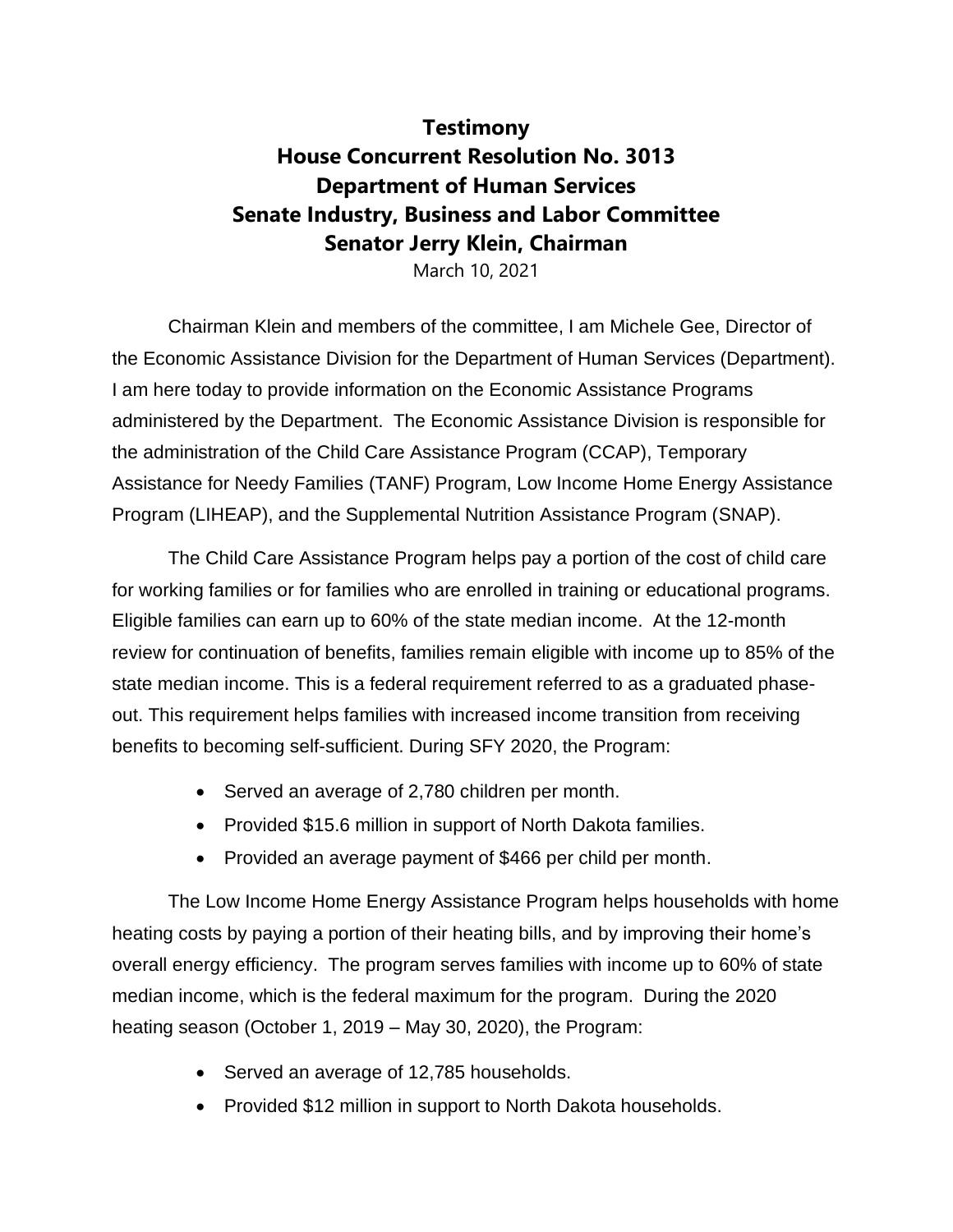• Provided an average payment of \$930 per household during the heating season.

The TANF program assists needy families with children who are deprived of parental support or care. This means a parent is absent due to divorce, separation, or death; or one or both parents are disabled. The eligibility income level was increased during the 2015 legislative session and is at 35% of the federal poverty level.

Based on federal regulations, the adult receiving a TANF benefit must participate in a work activity of 20 hours a week if the youngest child is under 6 years of age or 30 hours a week if the oldest child is over 6 years of age. However, due to the national pandemic, the mandatory work activity hours are currently being waived. During SFY 2020, the program served an average of 945 families per month, providing an average benefit of \$297 per family. Of those served:

- 81% served were children
- 52% of ND TANF cases are child-only cases (children in the care of a non-legally responsible caretaker)

The Supplemental Nutrition Assistance Program provides benefits to supplement the food budget of lower-income families so they can purchase healthy food and move towards self-sufficiency. The federal maximum income eligibility limit is set at 200% of the federal poverty level (equivalent to 60% of the state median income).

Per federal regulations, adults without dependent children must work at least 20 hours or more a week to maintain continuous eligibility or they may only receive SNAP benefits for 3 months in a 3-year period, unless they are exempt. Adults exempt from work requirements include individuals:

- Who are employed and working at least 30 hours weekly or receiving weekly earnings at least equal to the federal minimum wage multiplied by 30 hours,
- Under 18 or 50 years of age or older,
- Responsible for the care of a child or incapacitated household member,
- Participating in TANF JOBS,
- Who are medically certified as physically or mentally unable to work,